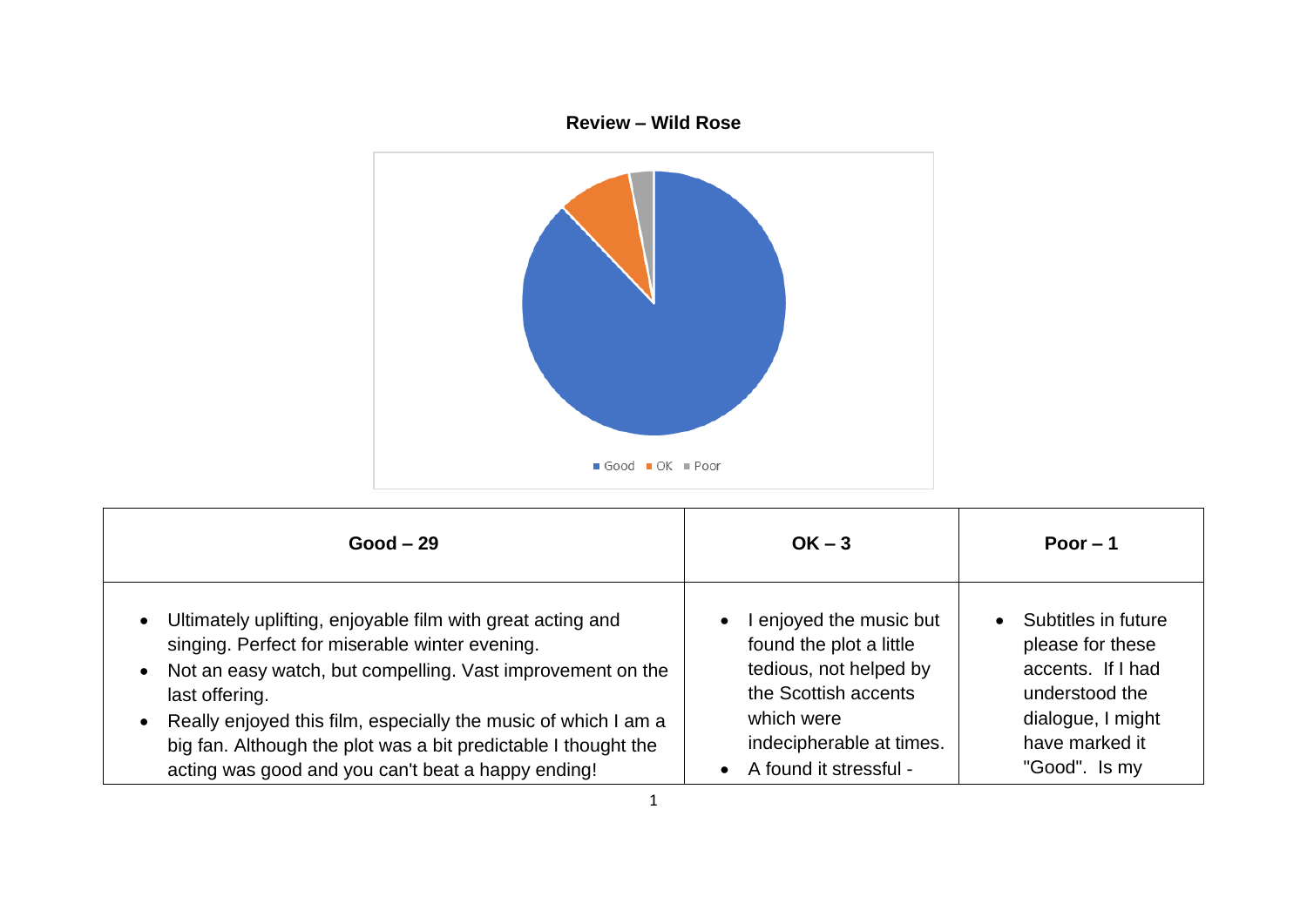| Excellent performances by the leads. Jessie Buckley really<br>$\bullet$                                                                                                                                                                                                                                                                                                                                                                                                                                                                                                                                                                                                                                                                                                                                                                                                 | (??), I liked the music                                                                                                      | problem with my     |
|-------------------------------------------------------------------------------------------------------------------------------------------------------------------------------------------------------------------------------------------------------------------------------------------------------------------------------------------------------------------------------------------------------------------------------------------------------------------------------------------------------------------------------------------------------------------------------------------------------------------------------------------------------------------------------------------------------------------------------------------------------------------------------------------------------------------------------------------------------------------------|------------------------------------------------------------------------------------------------------------------------------|---------------------|
| captures Rose Lynn's strengths and weaknesses. You want                                                                                                                                                                                                                                                                                                                                                                                                                                                                                                                                                                                                                                                                                                                                                                                                                 | somewhat, but found                                                                                                          | ears, the sound     |
| her to do well.                                                                                                                                                                                                                                                                                                                                                                                                                                                                                                                                                                                                                                                                                                                                                                                                                                                         | the story annoying, and                                                                                                      | system or the film? |
| Brilliant! Life affirming.                                                                                                                                                                                                                                                                                                                                                                                                                                                                                                                                                                                                                                                                                                                                                                                                                                              | too obvious. Julie                                                                                                           |                     |
| I thought it was goodshowed realismbut not quite the<br>ending that I expected. Quite a modern moral tale really.<br>A very enjoyable film. Thank you.<br>Very good.<br>Very good. Uplifting, yet poignant. Brilliant acting from the x3<br>leading ladies, and the children. Also the songs were great<br>and well-performed. Thank you, committee, for a good<br>choice.<br>Excellent choice – we were doubtful whether we would enjoy<br>a probably miserable film but we did – especially the lovely<br>voice of Rose. Great ending also.<br>Much better than I expected, and wonderfully<br>believable characters.<br>I really enjoyed this film. Well acted by all.<br>I thought it was rather sentimental for my taste, and I really<br>don't like country music, but the film was rescued by a fine<br>performance from Jessie Buckley, and therefore I rate it | Walters perfect of<br>course.<br>I suppose I should give<br>it an 'ok' but I really<br>didn't like it! Not my<br>cup of tea! |                     |
| good.                                                                                                                                                                                                                                                                                                                                                                                                                                                                                                                                                                                                                                                                                                                                                                                                                                                                   |                                                                                                                              |                     |
| I'm not a country music fan but enjoyed it never the less.<br>Good story.                                                                                                                                                                                                                                                                                                                                                                                                                                                                                                                                                                                                                                                                                                                                                                                               |                                                                                                                              |                     |
| That girl can sing! A sad but realistic story although I think in                                                                                                                                                                                                                                                                                                                                                                                                                                                                                                                                                                                                                                                                                                                                                                                                       |                                                                                                                              |                     |
| real life she would not have adapted so well on coming out of                                                                                                                                                                                                                                                                                                                                                                                                                                                                                                                                                                                                                                                                                                                                                                                                           |                                                                                                                              |                     |